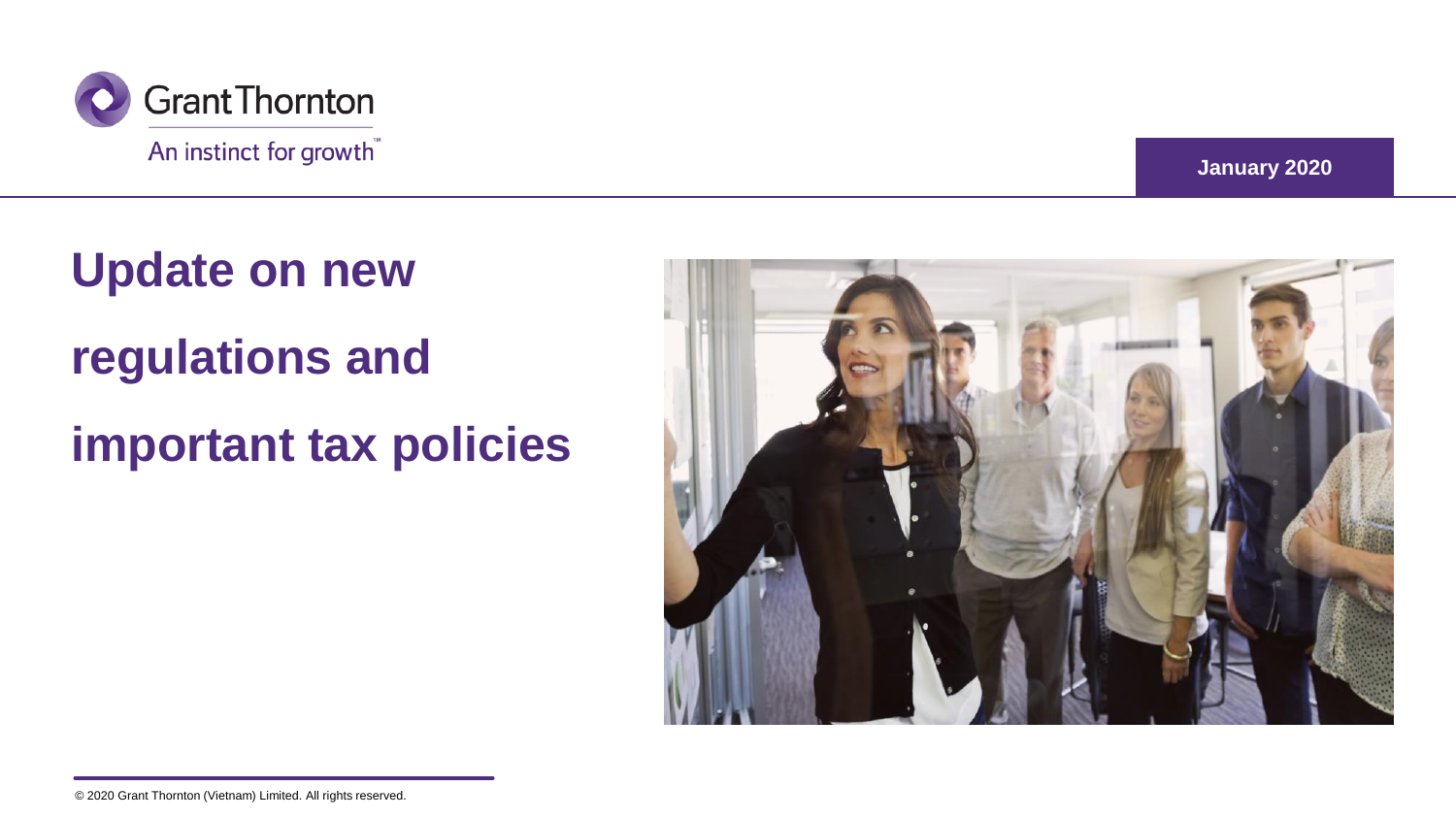## **Content**

In this newsletter, Grant Thornton Vietnam would like to update recent important regulations and important tax policies including:



Regional minimum wages in 2020 increased since 01 January 2020



Official Letter No. 4641/TCT-DNNCN on Personal Income Tax for overtime salary in excess of the prescribed cap level



Official Letter No. 4178/TCT-CS introducing certain contents of Circular No. 68/2019/TT-BTC



Official Letter No. 4707/TCT-CS on compulsory use of new electronic invoices when directly requested by tax authorities



Official Letter No. 4593/TCT-KK on declaration of exported goods which is returned after being refunded by tax offices



Official Letter No. 3341/BCA-V03 on validity of Temporary Residence Card of foreign workers in case of corporate merger

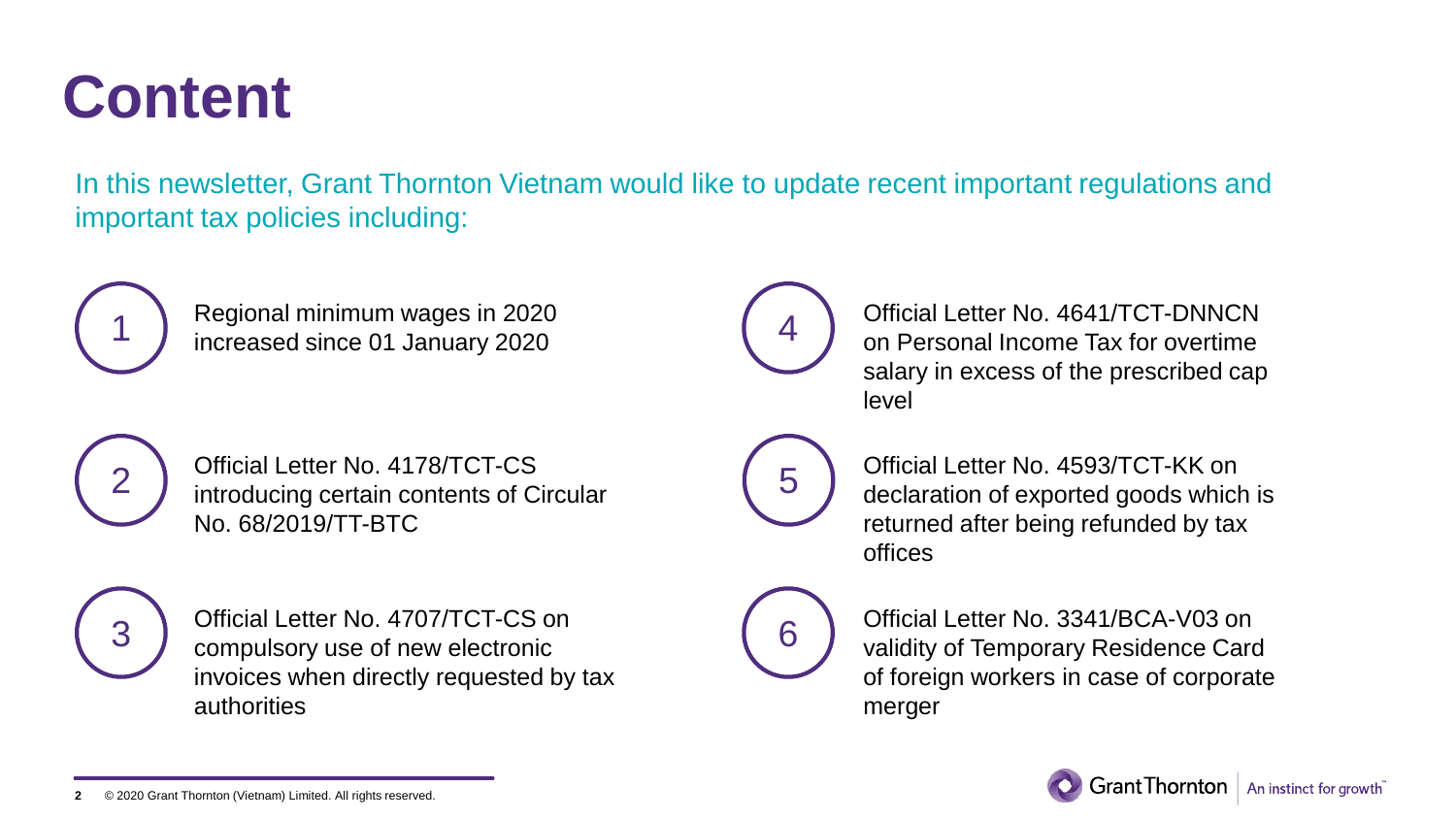### **1. Regional minimum wages in 2020 increased since 01 January 2020**

On 15 November 2019, the Government issued Decree No. 90/2019/ND-CP, replacing Decree No. 157/2018/ND-CP of November 15, 2018, setting the regional minimum wage for employees working under labor contracts. Accordingly, from 1 January 2020, the regional minimum wage will increase by VND150 - 240,000 per month compared to prevailing regulation.

- $\Box$  The corresponding increase in each region is as follows:
	- Region I: from VND 4,180,000 to VND 4,420,000 / month;
	- Region II: from VND 3,710,000 to VND 3,920,000 / month;
	- Region III: from VND 3,250,000 to VND 3,430,000 / month;
	- Region IV: from VND 2,920,000 to VND 3,070,000 / month.

The area of regional minimum wage is specified in the list attached to the appendix of Decree No. 90/2019/ND-CP.

The regional minimum wage is the lowest which serves as a basis for enterprises and employees to discuss and pay salary, in which the salary paid to employees working in normal working conditions, ensuring sufficient time to work normally in the month and completing the work norms or agreed scope of work. For employees doing jobs that require workers to pass vocational training, the agreed wage must be at least 7% higher than the regional minimum wage level above.

According to current regulations, the cap of unemployment insurance contributions is 20 times of the regional minimum wage, so enterprises should pay attention to increase the contribution rate (if necessary) and calculate unemployment insurance at the new corresponding rate as above if the employee's salary exceeds the cap.

<sup>© 2020</sup> Grant Thornton (Vietnam) Limited. All rights reserved. **3**

 $G$ rant Thornton  $|$  An instinct for growth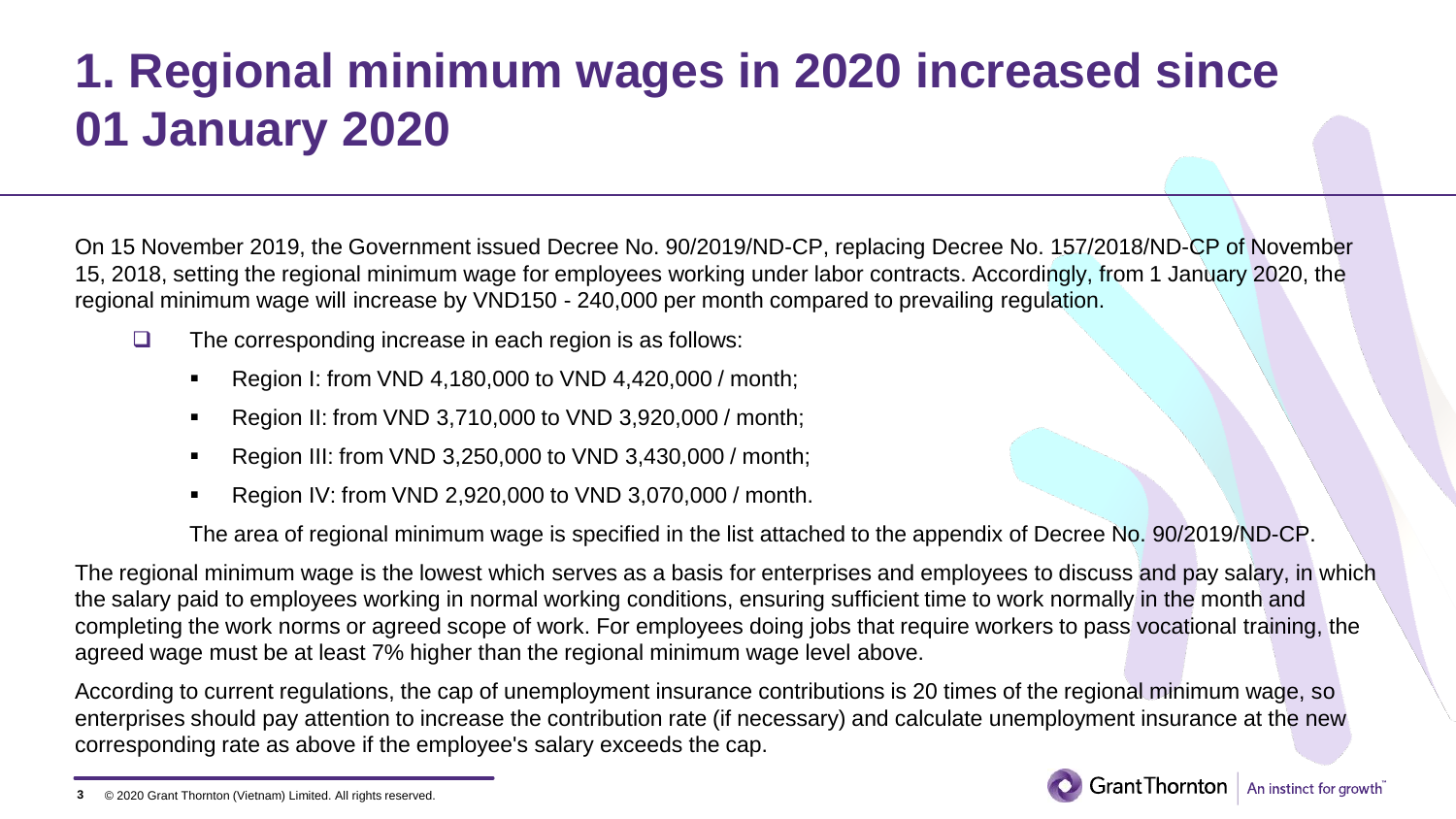

### **2. Official Letter No. 4178/TCT-CS introducing certain contents of Circular No. 68/2019/TT-BTC**

On 15 October 2019, the General Department of Taxation issued Official Letter No. 4178/TCT-CS briefly introducing some key contents of the newly issued Circular No. 68/2019/TT-BTC. Enterprises need to refer to this official letter together with the contents of Circular No. 68 to get an overview of the main contents of the current regulations on electronic invoices.



<sup>© 2020</sup> Grant Thornton (Vietnam) Limited. All rights reserved. **4**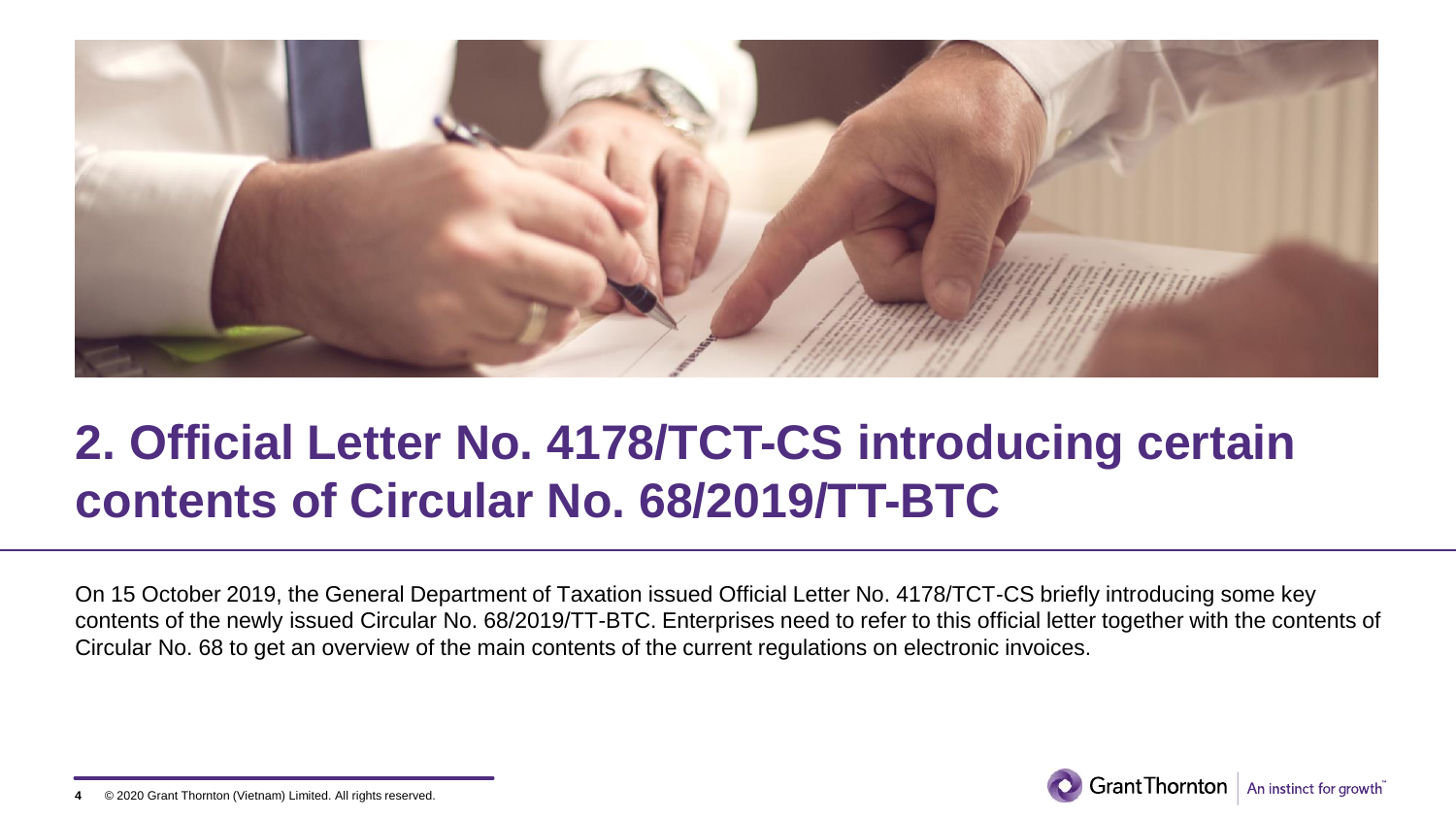### **3. Official Letter No. 4707/TCT-CS on compulsory use of new electronic invoices when directly requested by tax authorities**

On 18 November 2019, the General Department of Taxation issued Official Letter No. 4707/TCT-CS on electronic invoices to some local tax departments.

Accordingly, the Government's Decree No. 119/2018/ND-CP in 12 September 2018, takes effect from 1 November 2018. During the transition period from 1 November 2018 to 31 October 2020, if the tax authority has not notified the enterprises about the conversion to use electronic invoices according to Decree No. 119/2018/ND-CP, they can still use invoices according to the old regulations under Decree No. 51/2010/ND-CP and circulars, documents guiding the implementation.

As such, enterprises only have to convert to use electronic invoices in accordance with Decree No. 119/2018/ND-CP when required by the tax authorities during this transition period.

It should be noted that when an enterprise issue invoices in the old form, they must issue those invoices at the correct time as prescribed in Clause 2, Article 16 of Circular No. 39/2014/TT-BTC with full of compulsory contents (including electric signature) as per Article 6, Circular No. 32/2011/TT-BTC.

In case the enterprise has converted to a new electronic invoice form, the enterprise must make invoice in time and with all compulsory contents as prescribed at Point e, Clause 1, Article 3 and Article 4 of Circular No. 68/2019/TT-BTC.



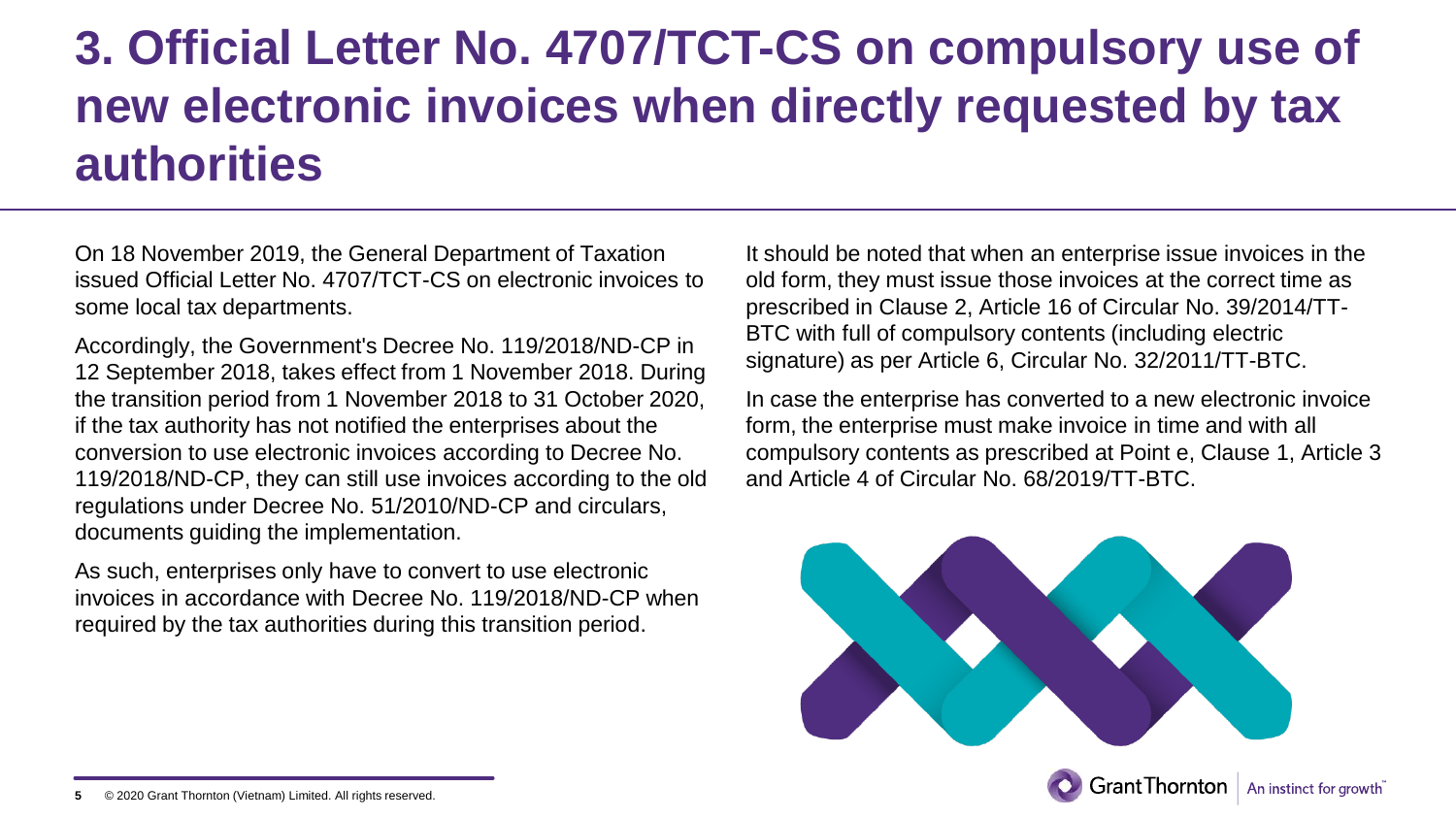### **4. Official Letter No. 4641/TCT-DNNCN on Personal Income Tax for overtime salary in excess of the prescribed cap level**

On 12 November 2019, the General Department of Taxation issued Official Letter No. 4641/TCT-DNNCN on Personal Income Tax for overtime wages that exceed the cap for overtime hours.

According to the current regulations, overtime salaries are exempt from PIT, however, only for the difference that is higher than the normal daily salary for overtime hours which is not exceeding the legal limit. When calculating overtime, the number of overtime hours allowed to be calculated according to the labor law should be determined: Maximum 200 hours per year; in special cases, it shall not exceed 300 hours in a year as prescribed in the Labor Code 2012. The case of overtime exceeding the above permitted limit is considered as violation of the law.

Accordingly, if the Company allows employees to work overtime within the limit of 200 or 300 hours/year, the total difference in overtime salary that is higher than the daily salary is exempted from PIT. Thus, it can be understood that hours exceeding the limit prescribed by the labor law will be subject to PIT.





<sup>© 2020</sup> Grant Thornton (Vietnam) Limited. All rights reserved. **6**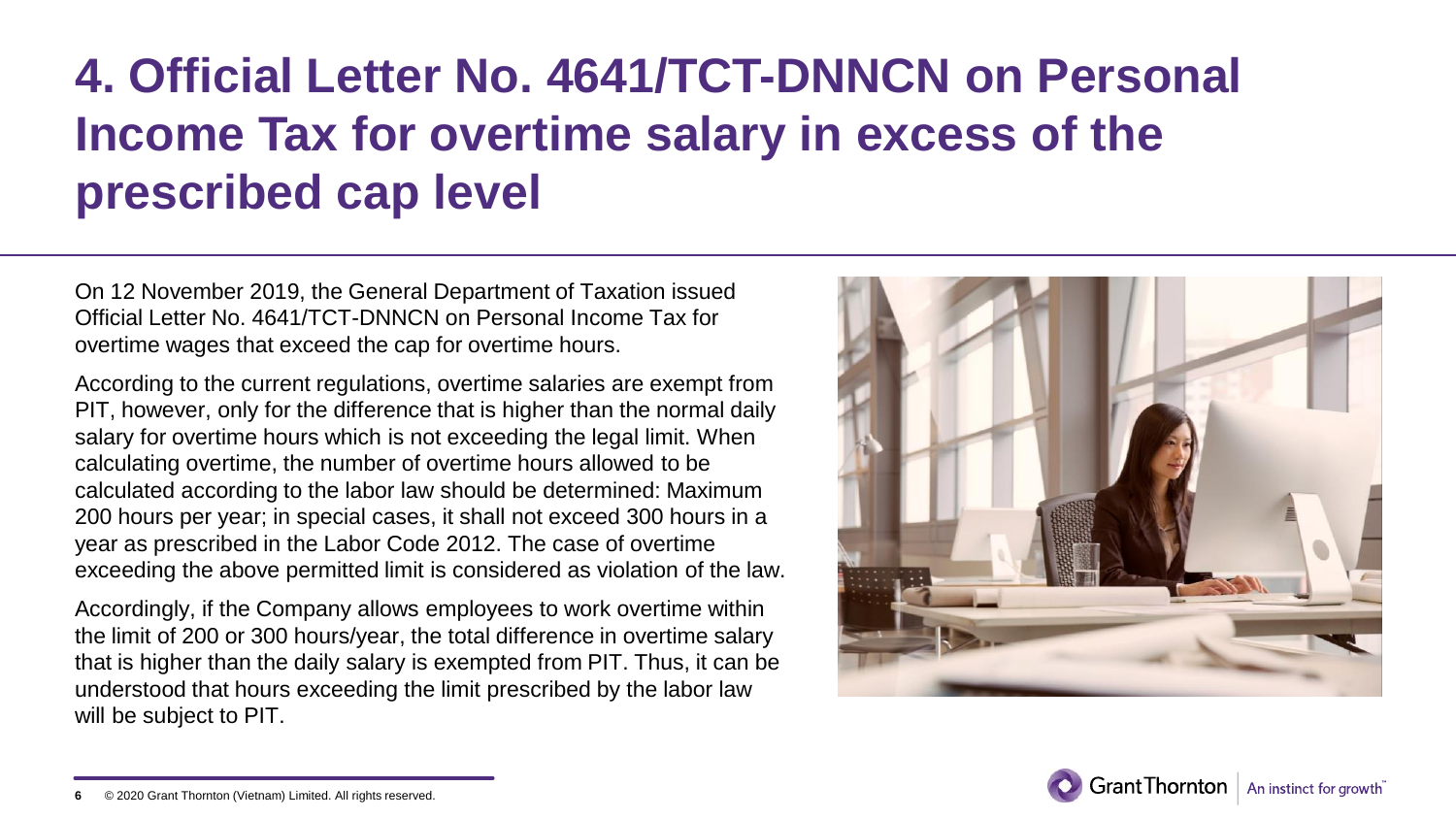### **5. Official Letter 4593/TCT-KK on declaration of exported goods returned after being refunded by tax offices**

On 8 November 2019, the General Department of Taxation issued Official Letter No. 4593/TCT-KK on the declaration of returned exports when tax authorities have already accepted the tax refund.

According to this Official Letter, in case the Company exported goods, declared and was refunded input VAT of exported goods by tax authorities as prescribed, however the shipment was returned by the foreign side because it did not meet the contractual agreement, the Company must make additional tax declaration package for the period in which the goods was returned, and the Company must pay back the refunded VAT amount corresponding to value of returned goods and late payment interest as regulated.



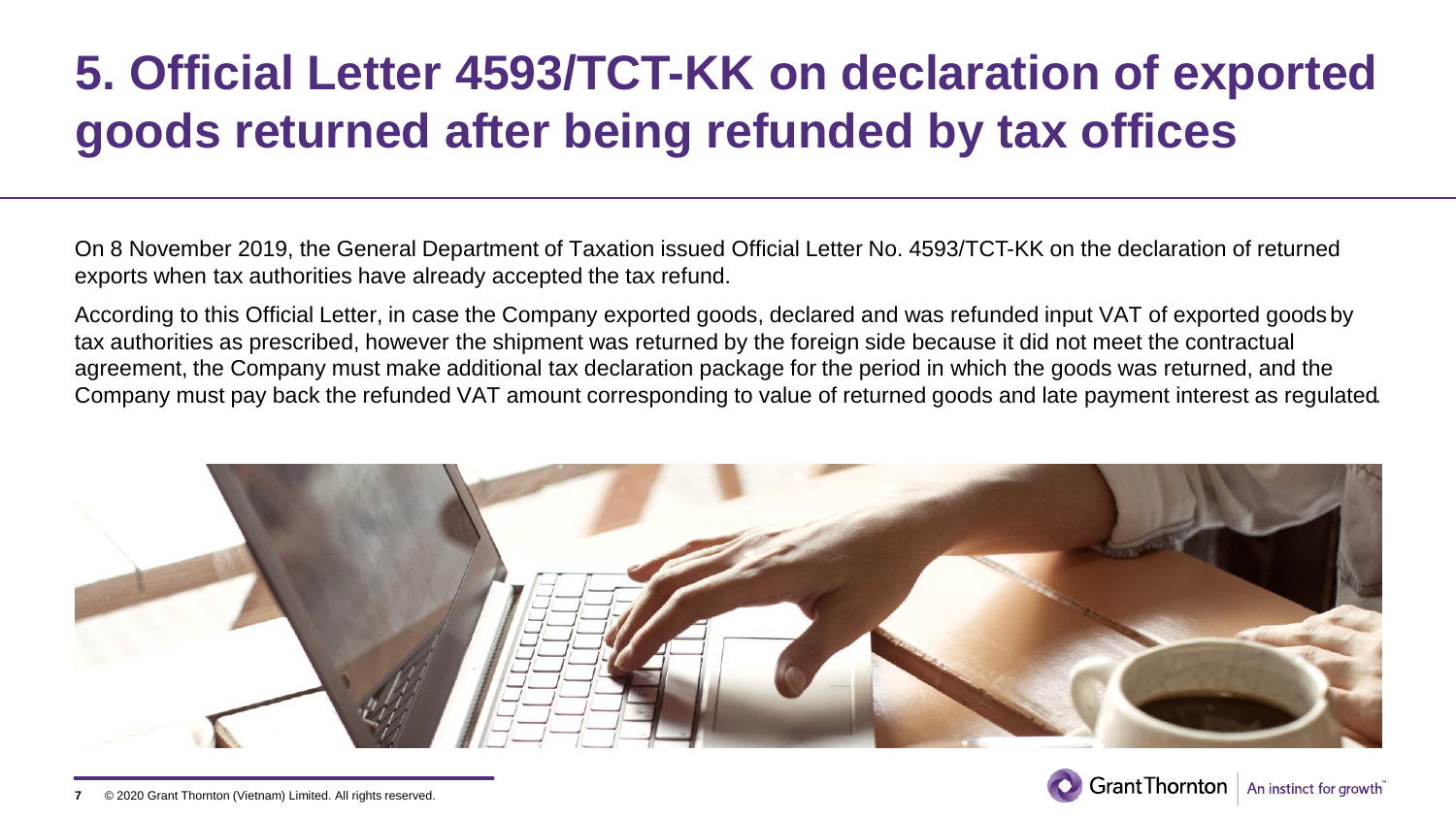### **6. Official Letter No. 3341/BCA-V03 on validity of Temporary Residence Card of foreign workers in case of corporate merger**

Ministry of Public Security issued Official Letter No. 3341/BCA-V03 dated 5 November 2019 to provide guidance on temporary residence cards for foreign workers in case of enterprise merger.

According to the Ministry of Public Security, the merger of the Company will lead to a change in employer and the guarantee Company to issue temporary residence cards for foreign workers at the merged Company. Therefore, after the merger, the merged company must re-apply for a work permit and issue a temporary residence card for foreigners. Foreign workers are not required to leave the country because their purpose of entry and residence has not changed.